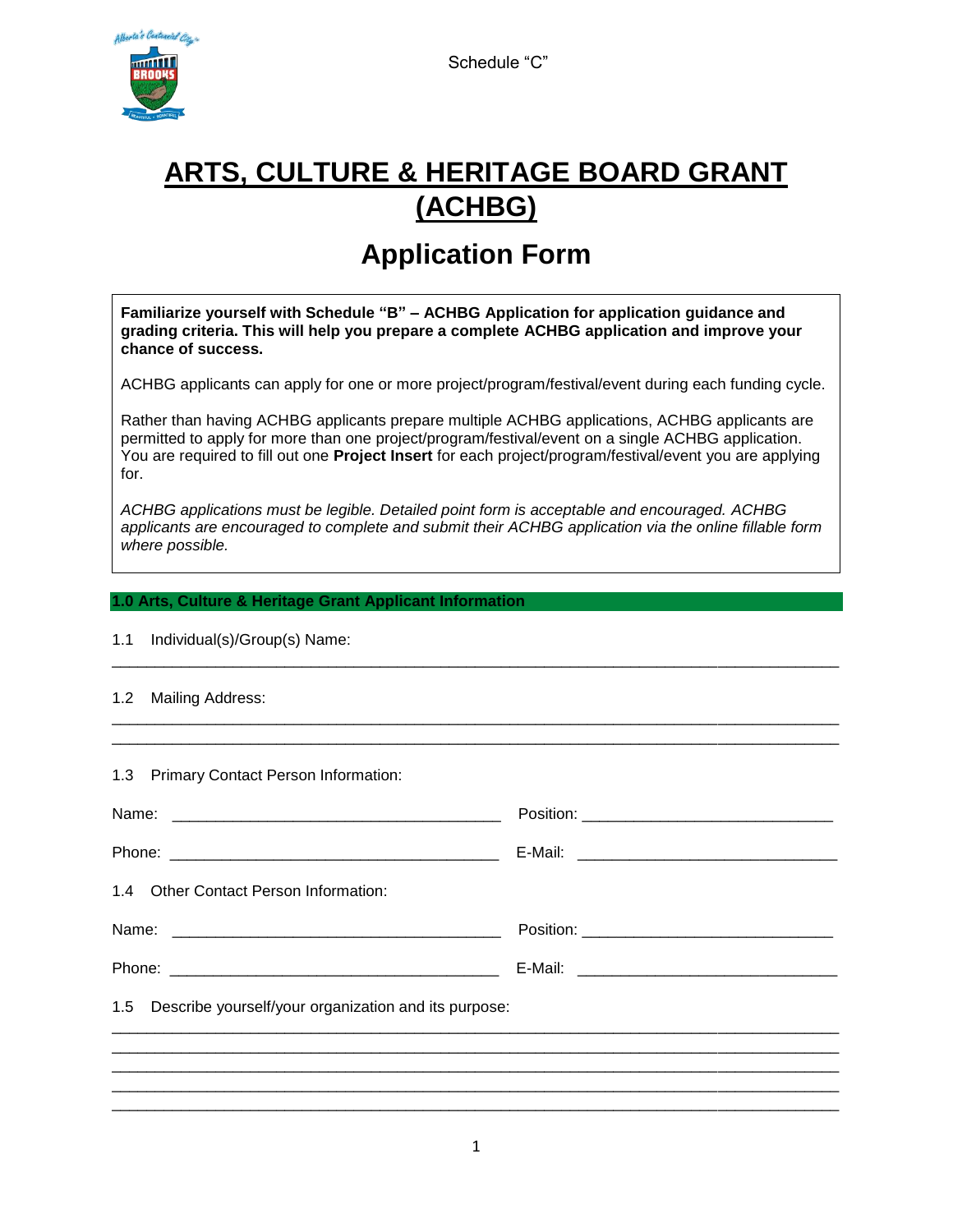

Schedule "C"

### **PROJECT INSERT**

*Only include one project/request on each insert. Repeat as required.*

|                  | 2.0 Project/Program/Festival/Event Overview                                                                              |
|------------------|--------------------------------------------------------------------------------------------------------------------------|
| 2.1              | Project/program/festival/event Title:                                                                                    |
| $2.2\phantom{0}$ | Provide a brief summary of the project/program/festival/event:                                                           |
| 2.3              | Provide a statement of need for your project/program/festival/event:                                                     |
|                  |                                                                                                                          |
|                  |                                                                                                                          |
|                  | Project Start Date: ______________________________                                                                       |
|                  | 2.4 Provide a statement of demonstration for your project:                                                               |
| 2.5              | How will you/your organization collect feedback to improve your project? How will you know the<br>project is successful? |
|                  | 2.6 Amount Requested: ___________________________                                                                        |
| 2.7              | Have you or your organization requested/intended to request additional funding from other sources:<br>Yes<br>No          |
| 2.8 <sub>2</sub> | Have you or your organization applied for other municipal funding to support this initiative:                            |
|                  | Yes<br>No                                                                                                                |
| 2.9              | If you indicated "Yes" to either 2.7 or 2.8 above, please indicate the funding sources:                                  |

\_\_\_\_\_\_\_\_\_\_\_\_\_\_\_\_\_\_\_\_\_\_\_\_\_\_\_\_\_\_\_\_\_\_\_\_\_\_\_\_\_\_\_\_\_\_\_\_\_\_\_\_\_\_\_\_\_\_\_\_\_\_\_\_\_\_\_\_\_\_\_\_\_\_\_\_\_\_\_\_\_\_\_\_